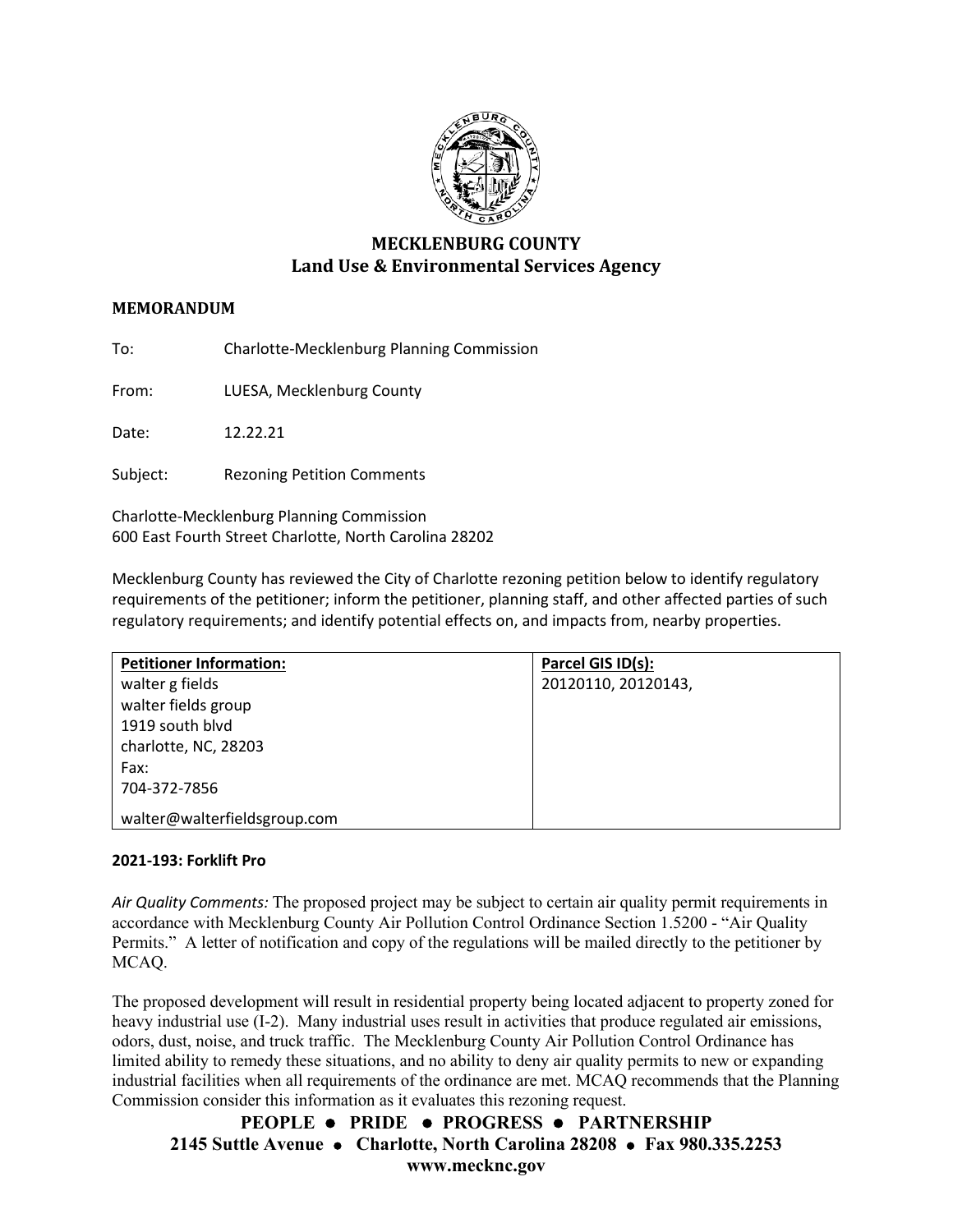The proposed development is planned to serve a multifamily/community/office group and to have vehicle parking greater than or equal to 20 spaces. Mecklenburg County Air Quality recommends that the proposed development be constructed with at least 10% EV-ready parking spaces. EV-ready spaces are those that have pre-installed electrical panel capacity with a dedicated circuit, raceway with conduit, and either a junction box or 240V outlet.

It is typically 3-4 times less expensive to install EV charging infrastructure during initial construction versus retrofitting due to the increased costs from demolition, trenching, and redundant permitting fees.

As a point of reference, the LEED (Leadership in Energy Efficiency and Design) standard for Electric Vehicles in New Construction requires developers to install electrical vehicle supply equipment (EVSE) in 5% of all parking or make 10% of all parking spaces EV-ready. More information on these standards can be found in LEED v4.1: Building Design and Construction: New Construction located at: [www.usgbc.org.](http://www.usgbc.org/)

## *Ground Water Services Comments:*

Groundwater & Wastewater Services records indicate contamination site(s) exist on or within 1,500 feet of the property included in the petition. An established Area of Regulated Groundwater Usage (ARGU) as defined by the Mecklenburg County Groundwater Well Regulations extends 1,500 feet around the contamination sites. In an ARGU where municipally supplied water is available water supply wells for potable water supply, irrigation or open loop geothermal systems may not be permitted or constructed on or within 1,000 feet of contamination sites. Wells may be permitted with special construction and sampling requirements between 1,000 and 1,500 feet of contamination sites.

#### *Storm Water Services Comments:* No Comments

#### *Solid Waste Comments:* No comments

#### **Department Contacts:**

Petitioners seeking to address individual comments and issues may follow up with the following Mecklenburg County staff:

*Air Quality Comments:* PJ McKenzie - (paul.mckenzie@mecklenburgcountync.gov) *Ground Water Services:* Shawna Caldwell - *(*shawna.caldwell@mecklenburgcountync.gov*) Storm Water Services:* Myrette Stephen - (myrette.stephen@mecklenburgcountync.gov) *Solid Waste Comments:* Joe Hack - (joe.hack@mecklenburgcountync.gov)

Additionally, please CC Erin Stanforth, (erin.stanforth@mecklenburgcountync.gov) on all communications to individual departments.

#### **MCAQ Scope of Review:**

Mecklenburg County Air Quality (MCAQ) has reviewed the petitions with regard to air quality regulations for stationary sources and demolition and/or renovation of structures (e.g. National Emission Standards for Hazardous Air Pollutants for asbestos). Comments may also be made regarding incompatible land uses, sources of Toxic Air Pollutants, proximity to Risk Management Plan facilities, and proximity to known nuisance conditions or sensitive populations. MCAQ has conducted the review based on information submitted by the petitioner, review of aerial photographs (as available through

**PEOPLE PRIDE PROGRESS PARTNERSHIP 2145 Suttle Avenue Charlotte, North Carolina 28208 Fax 980.335.2253 www.mecknc.gov**